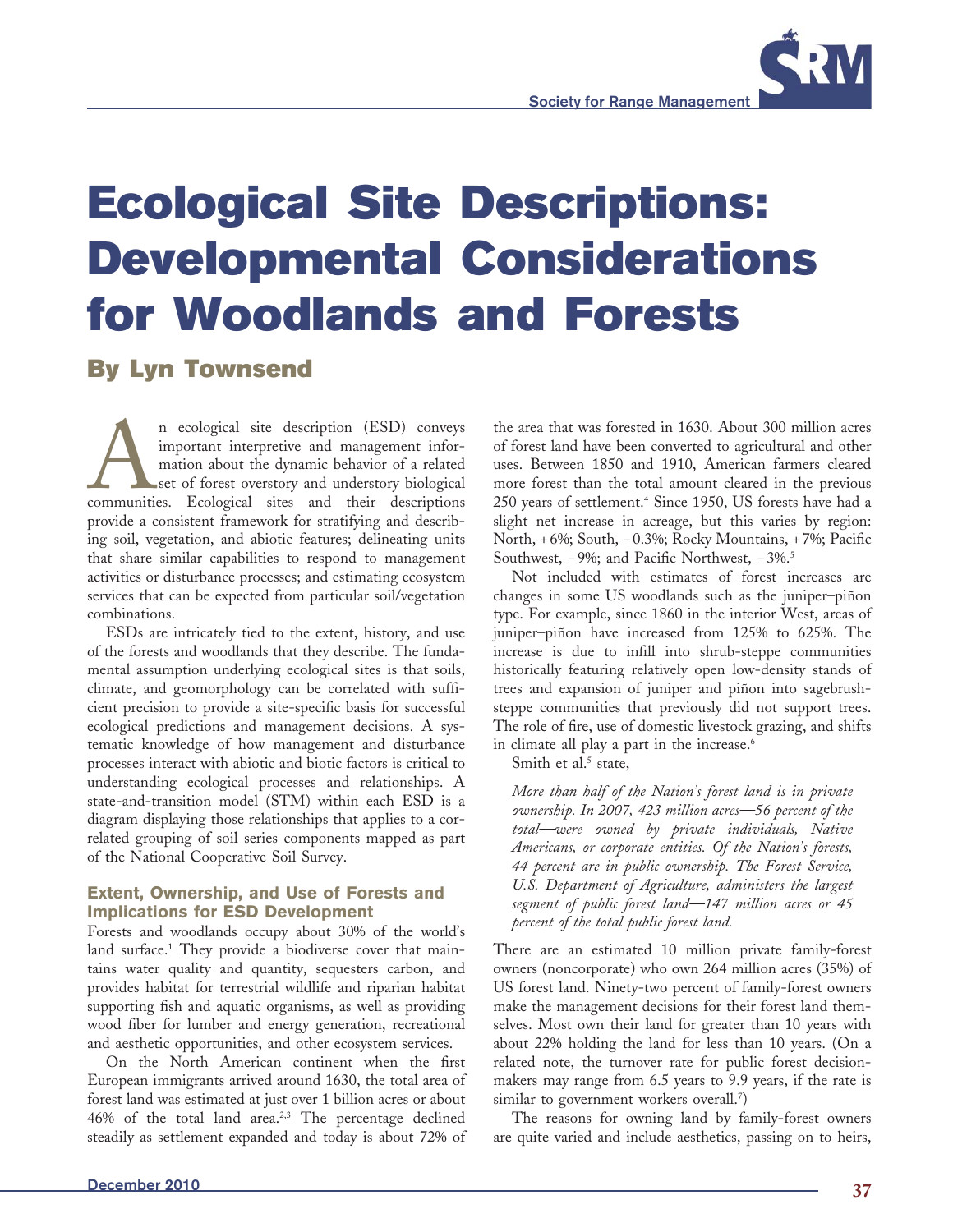privacy, and nature protection, to name a few. Timber and firewood production as reasons for ownership were only identified by about 10% of the owners.<sup>8</sup>

ESD development for forests and woodlands in the United States is growing in practice for several reasons: 1) forest and woodland will remain an important land cover and may continue to increase in extent; 2) the content of ESDs encompasses the needs of family-forest owners, most of whom make their own management decisions; 3) the tenure of private and public decision-makers indicates that ESDs are one of the products needed for an ever-changing group, requiring a lasting information source for decision support.

#### **Existing Status of Forest–Woodland ESDs**

In 2008, about 7,000 ecological sites had been identified nationally. Many of these had ESDs and most were correlated to rangeland soil series. About 600 of these were correlated to forest and woodland soil series. ESDs available to the public were only a fraction of the 7,000 sites—about 1,600 rangeland sites and 100 forest sites. ESDs for public use are available in the Ecological Site Information System (ESIS) at http://esis.sc.egov.usda.gov/ESIS/.

Recent calculations were made to estimate the remaining number of forest ecological sites. Based on the number of sites for geographic areas considered to be largely complete in terms of both ESD development and mapping of soils, a reasonable ratio of four soil series per ecological site was established. This ratio, applied to US land, soils, and ownership data, indicates a need of about 4,500 forest–woodland sites. Of these forest–woodland sites, about 3,200 would be needed to describe ecological and management dynamics on nonfederal forests and woodlands.

Although the remaining work seems daunting for generating the needed forest–woodland ecological site descriptions, development could be accomplished over a 5-year period (including time for initial training and start-up) with the workload distributed between US states. An "average" state would need to develop about 20 forest–woodland ecological sites per year (including training and startup) for the 5-year period. At the end of 5 years, ESDs with valuable ecological data, STMs, and interpretations would be available to forest and woodland decision-makers with an estimated population of over 10 million.

## **Challenges in Developing Forest and Woodland ESDs**

The fundamental issues associated with completing ESDs on forests and woodlands have roots in both technical and managerial aspects.

# *Differences Between Forest and Rangeland Ecological Sites*

Concepts of short- and long-term succession and correlation of communities to an ecological site work similarly on forestland and rangeland. Physiographic, edaphic, and climatic parameters define the local makeup of communities and influence the responses to disturbance and management. Two major differences between forest and rangeland sites involve 1) the effects of shade-producing upper forest/ tree canopies, and 2) generally higher levels of precipitation on forest land that mask the effects of soil texture and depth on community composition and production. The first difference limits understory species (including regenerating trees) to those tolerant of shade typical of forest communities as they progress from young seedlings and saplings to mature trees that in some geographic areas exceed 100–200 feet in height. Of course, a profusion of species can populate a disturbed area that results after a severe forest wildfire or clear-cut harvest. It may take decades for the understory composition to equilibrate with the developing overstory canopy after such disturbances. The second difference, higher levels of precipitation, allows a greater range of soil textures and depths to produce essentially the same composition and production of communities in an ecological site. At the highest precipitation levels, even dramatic differences in aspect can have little to no effect.

#### *Availability of Expertise*

Ecologists with local expertise are ideally suited to the early stages of ESD development. When ecologists are not available, a variety of specialists are typically employed: botanists, foresters, and other disciplines that possess formal ecology training such as range conservationists, soil scientists, and biologists. Other specialists integral to ESD development in middle and later stages are biologists, silviculturists, forest entomologists and pathologists, and soil scientists.

## *Time and Staff*

Allocation of qualified staff specialists is paramount for initiation and development of ecological sites for specified geographic areas (e.g., soil survey areas, counties, project areas, USDA Forest Service districts, national parks) and, later on, the completion and publishing of ESDs. A meaningful completion of needed ESDs will require an infrastructure of full-time and part-time specialists with managerial support for a prolonged period. Specialists may be affiliated with public agencies, universities, and private and/or nonprofit organizations. The process for educating specialists must continue to include the fundamentals of ecological succession theory and, ideally, incorporation of field study and experience with ecological site development.

#### *Observational vs. Research Basis*

Even though various vegetation and forest measurements are taken involving statistical analysis on some measurements, ecological site development is not a research study or exercise. It is largely observational with interpretations tied to ecological principles, cited literature, and, of course, research-level documents where appropriate. In actual data collection, the Relevé technique is particularly useful when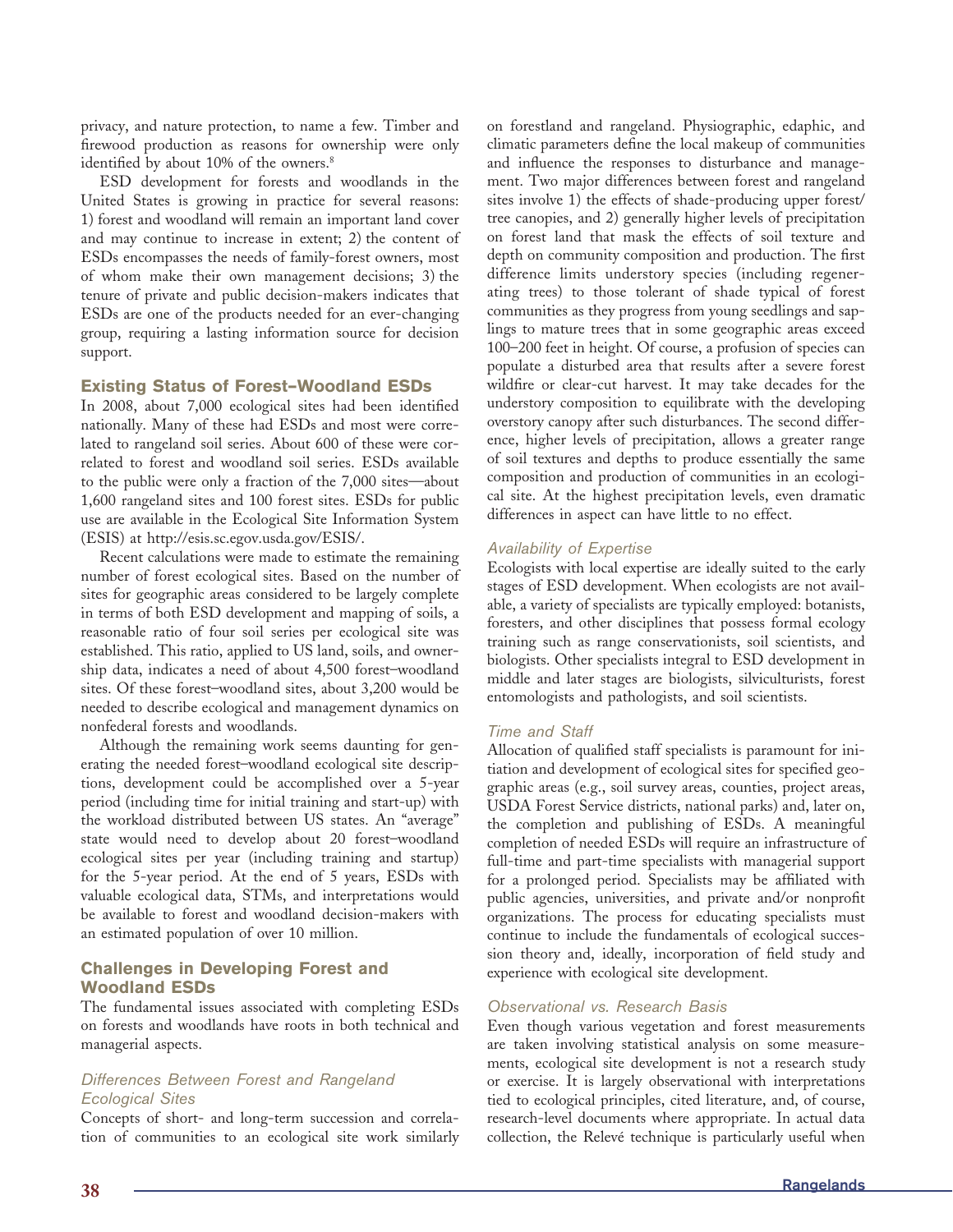specialists are trying to quickly characterize plant cover. (Relevé is generally considered a "semiquantitative" method. It relies on ocular estimates of plant cover rather than on counts of the "hits" of a particular species along a transect line or on precise measurements of cover/biomass by planimetric or weighing techniques.9 ) Other techniques such as line or point intercepts and fixed or variable plots are appropriate to validate observational estimates.



A state-and-transition model provides a diagram of community phases and their successional pathways. It serves as a blueprint of the development of community phases that define an ecological site. Pathways (e.g., 1.1a) are explained in the ecological site description. Note that the reference community phase is designated as 1.1.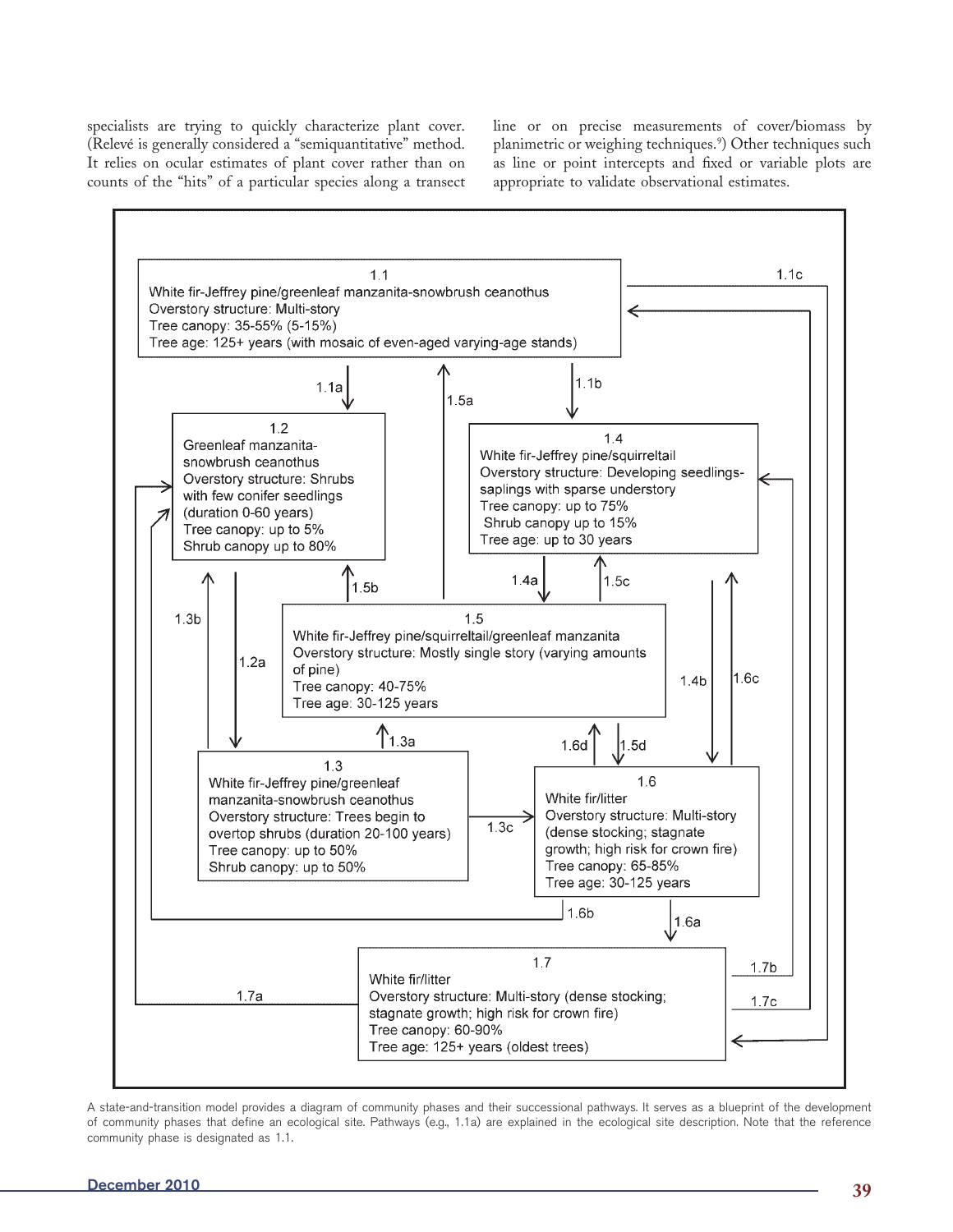

Developers of ecological site descriptions must be schooled in scientific techniques of measurement as well as in selecting representative plots and detecting response and trends of local ecological sites and community phases. Without knowledge of the representative community phase, the ecological trajectory of this community is an open-ended conjecture.

## *Determination of the Reference Community Phase (RCP)*

Soil and landscape development, along with associated normal climatic conditions and natural disturbances (e.g., occurrence of fire, wildlife use, flooding), produce predictable community phases. An important part of the STM is the identification of the community phase (usually designated as "1.1") that correlates to the RCP.

The RCP for a site in North America is typically an estimate of the historical, most successionally advanced community that existed at the time of European immigration and settlement. It is the community that best reflects the unique combination of environmental factors associated with the site. Natural disturbances, of course, were inherent in the development and maintenance of these communities, but the RCP represents the community in equilibrium with the climate, landscape, and soils under conditions of no recent natural disturbances.

Generally, depending on the type of disturbance, the time to recovery of RCP after major disturbance may have been a century or more and, after minor disturbance (e.g., low to moderate surface fire primarily affecting only the understory), may have been only a decade or two. The RCP in the **reference state** of an STM is not a fixed assemblage of species for which the proportions are the same from place to place or from year to year. The relevance of the RCP is that it provides a focal point for the creation of other states and community phases within the reference and other states of the STM. Without the RCP, the ecological trajectory is an open-ended conjecture.

Because of post-European human disturbances (e.g., widespread harvesting of old-growth forests, introduction of exotic species, use of domestic livestock, and strict control of many natural surface fires last century), determining the



Quaking aspen in the western United States flourished in the "Little Ice Age" ending circa 1850. Since then, warmer temperatures exacerbated by climate change have influenced its longevity, health, and vigor with significant implications for ecological site descriptions.

RCP can be extremely difficult in many US locales. Analysis of remnant old-growth forests in national parks or other reserves is helpful but may not represent the ecological potential in adjacent federal and nonfederal ownerships. Also, exotic plants and animals may have encroached into forest understories of such remnant communities while overstories remained intact. In most cases, ESD developers must derive the RCP from historical literature and records and note limitations of its accuracy in the ESD. Although estimates of overstory conditions are typically available in historical documents and pictures, understory species are usually not thoroughly described.

Climate change is another phenomenon discovered in modern times that will likely change the makeup of overstory and understory species. Some of these changes are already apparent, e.g., more drought-tolerant species in a reference state taking over as dominants in geographic areas featuring decreasing precipitation and increasing temperatures. At some point, evidence of change may be significant, requiring development of alternative states or regimes in applicable STMs (see Bestelmeyer et al., this issue). The ESD developer should explicitly note any speculations regarding community responses to climate change.

# *Need for Unbiased Recommendations*

The range of uses of ESDs on forest land is broad and varied. One land manager may be trying to optimize wildlife habitat while another wishes to maximize wood volume for harvesting. States and transitions described within an ESD and displayed in a graphical model are typically based on a combination of observation and experimentation. They represent the consequences of time, disturbance, and ecological response. No one state or transition is deemed more desirable than another. ESD developers must use caution in the way descriptions are narrated, being sure to eliminate personal preferences and biases and remain objective.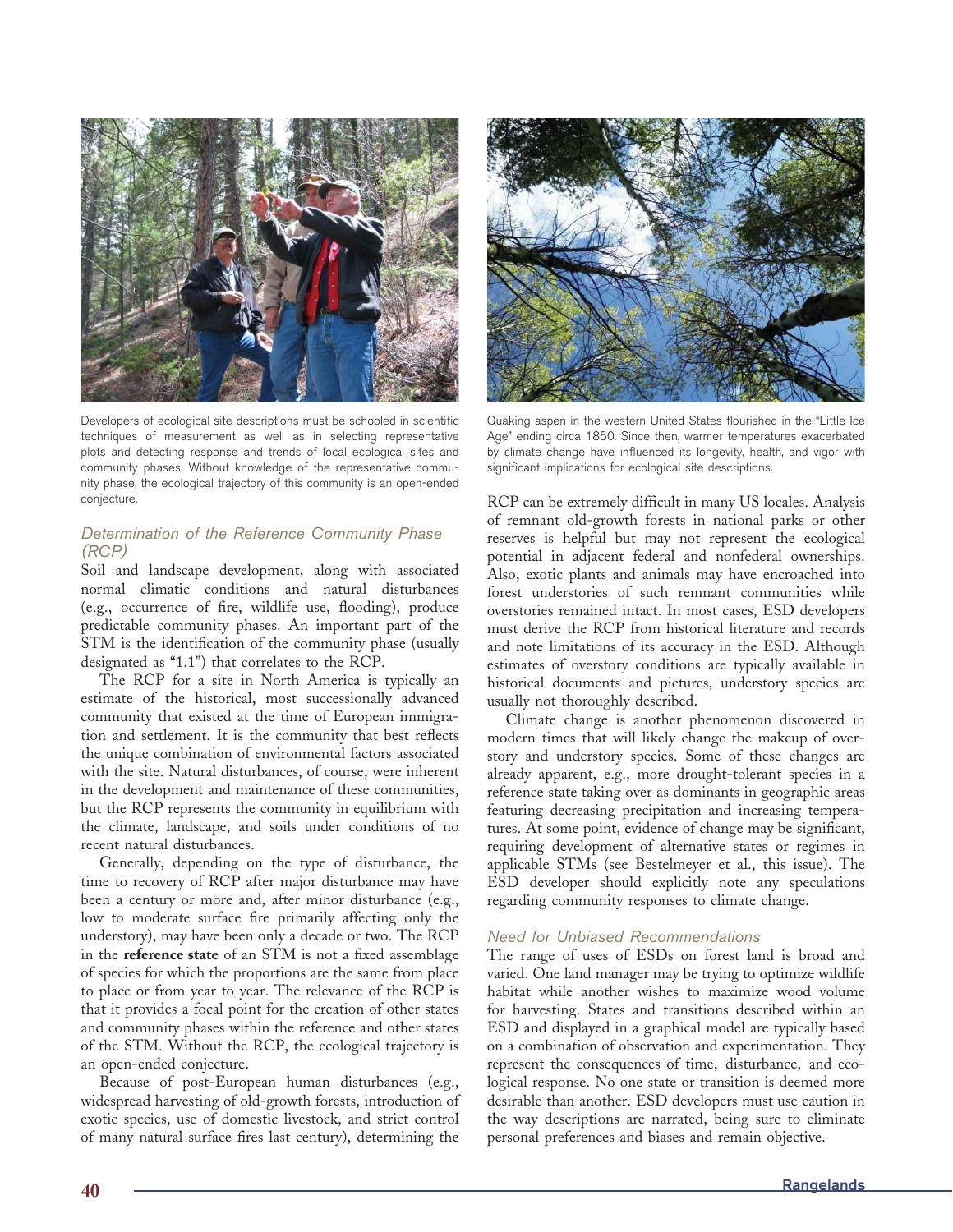## *Assumptions About Within-Site Homogeneity*

Ecological site development is ideally done concurrently with the mapping and description of soils. A soil component (part of a soil map unit and classified to a soil series or phase) is correlated to a specific ecological site. Soil mapping results in delineations with about 85% of the delineated area defined by a named soil component or components. About 15% of the delineation may be unnamed or dissimilar soil inclusions. With a continuum of multiple plant and animal species along elevation, aspect, temperature, and precipitation gradients, the division between one ecological site and another is a judgment by the ecological site developer.

If the developer defines ecological sites too broadly, interpretations can become muddled when trying to sort out community dynamics. Sites defined too narrowly tend to overreach with respect to the scale and intensity of the required data and are not operationally useful. Novice developers necessarily require assistance and advice by qualified ecological site specialists—ecologists, foresters, range conservationists, soil scientists, and biologists—to gauge the proper detail and field representation of their ESDs.

#### *Sequence of Work*

Specialists need to proceed with ESD development in an efficient and organized manner. This is an overarching concern that, when addressed, can help minimize aforementioned issues. A suggested 10-step strategy for development follows, similar to that discussed in Moseley et al. (this issue).

- 1) Conduct literature searches applicable to the forest and woodland types in the geographic area of interest.
- 2) Create an ecological site expertise network by contacting state-level and local partners (these specialists become key advisors early on and essential reviewers later in the process).
- 3) Refine available ecological information, habitat types, or plant associations into a first approximation of ecological site names for the geographic area being studied.
- 4) Integrate pre-European fire regimes as necessary, alter draft site names, and review with partners.
- 5) Perform tentative correlation (matching) of soil components to draft site names (in collaboration with soil scientists in the early stages of soil legend development and mapping; this also provides an overview of the logistics necessary for late ecological site sampling and documentation).
- 6) Develop first approximations of STMs for draft ecological site names and review with partners.
- 7) Develop strategy for collecting field data on soil components by ecological site, state, and community phase (includes identification of appropriate national, state, and local data collection forms).
- 8) Collect and interpret field data and fine-tune state-andtransition diagrams.



Black Hills ponderosa pine had relatively frequent surface fires periodically eliminating the prolific regeneration of new seedlings and influencing the composition of species in the understory. Current-day management to reduce the risk of crown-type wildfires emulates the effect of historic surface fires through mechanical means.

- 9) Develop first drafts of complete ESDs and review with partners.
- 10) Refine, finalize, and publish ESDs.

## **Forest–Woodland ESDs Offer Added Value**

Forest and woodland owners seek assistance and information about the consequences of management (prescribed burning, lack of burning, logging, site preparation, planting, thinning, road and trail building, restoration, habitat creation), biodiversity, threatened and endangered species, site index and other measures of productivity, estimated levels of carbon sequestration, and maintenance of water quality and quantity. ESDs have the capacity to address these needs and provide valuable data and information for owners to make decisions.

A new 2010 ESIS upgrade to the format and organization of forest ESDs will better characterize each vegetation state and community phase correlated to the ecological site. The upgrade covers a number of changes:

- The primary name of the ecological site will be based on physiographic and soils attributes (matching the naming convention for rangeland sites) with the biotic name being optional but recommended.
- Community phase tables will be subdivided to 1) display canopy cover, vertical structure, and other attributes for forest overstory and understory species and 2) systematically display percentage of composition by weight and foliar canopy of plant species.
- Site index and productivity estimates for overstory tree species will be specifically documented and cited. (The underlying National Register of Site Index Curves was upgraded in 2009 by the USDA Natural Resources Conservation Service.)